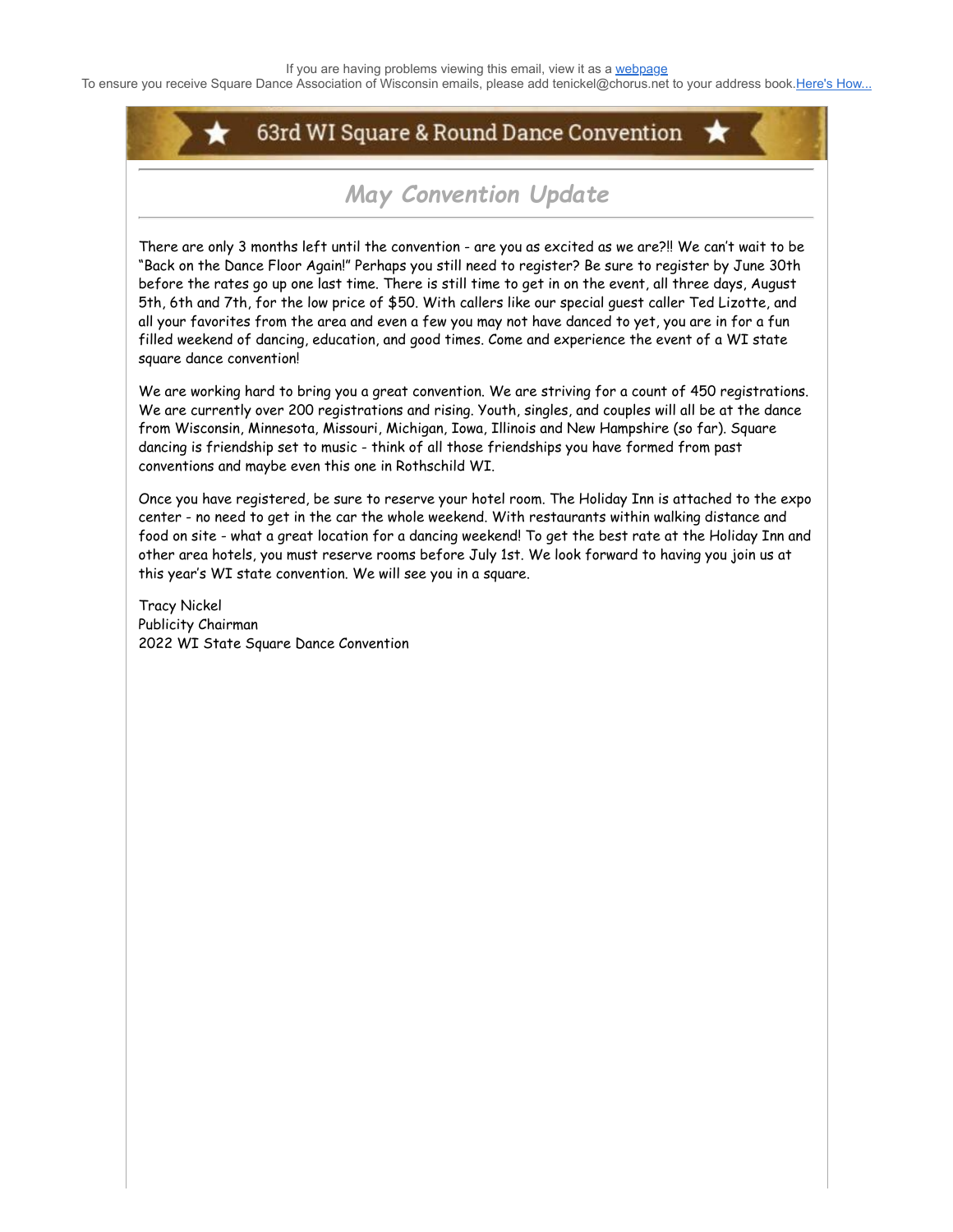

#### **Online Registrations**

As of the new year, online registration is here! You can visit the convention website,

http://wisquaredanceconvention.org/, and register online for the upcoming conventions.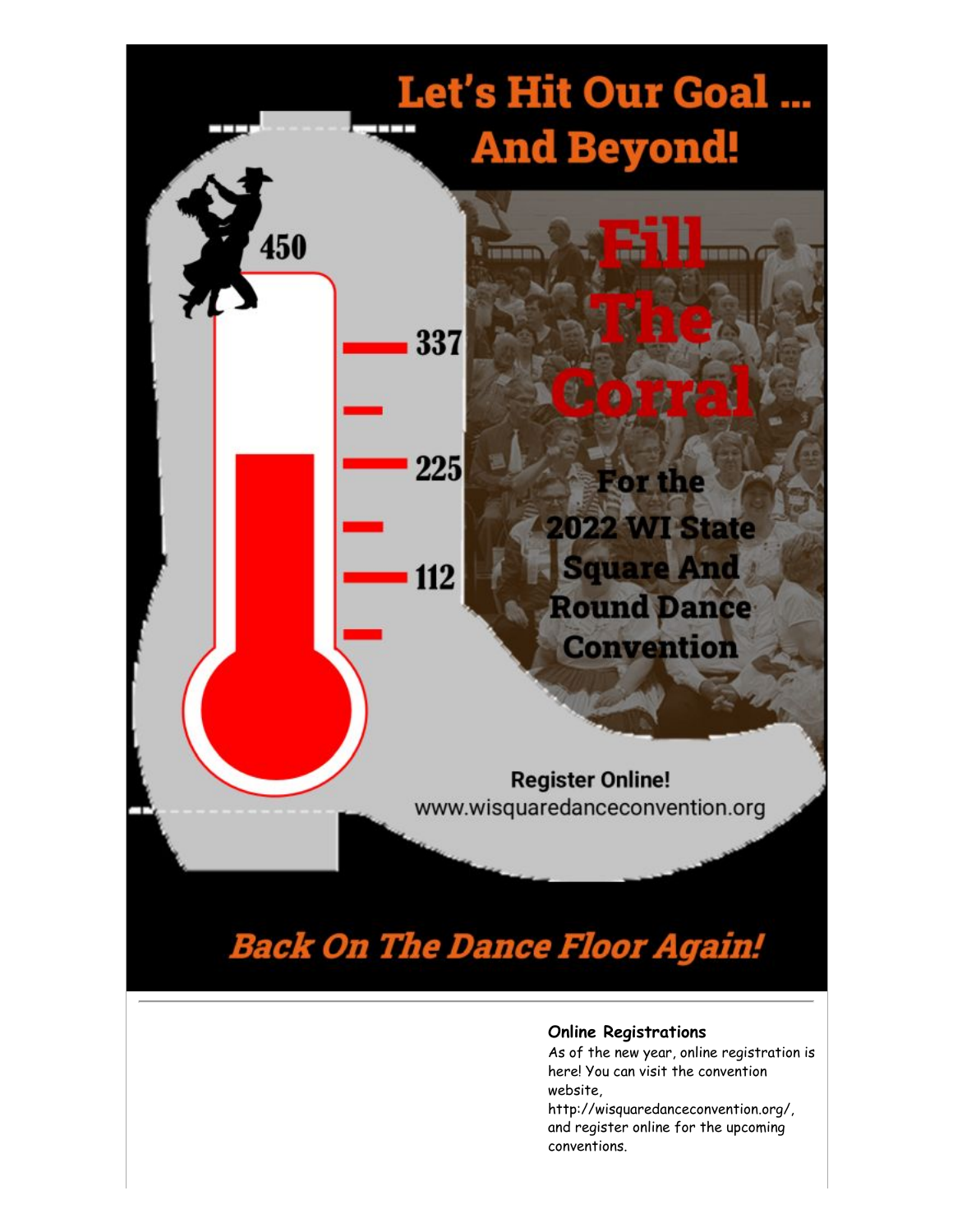

Try it out and see how easy it is. Under Registration select Online Registration Form. Click on the image for the convention app. You can select to download the App to your phone or you can fill out the form online.

After filling out the form your payment will be taken via credit card. And just that easy you will be registered for the convention.

*Callers & Cuers*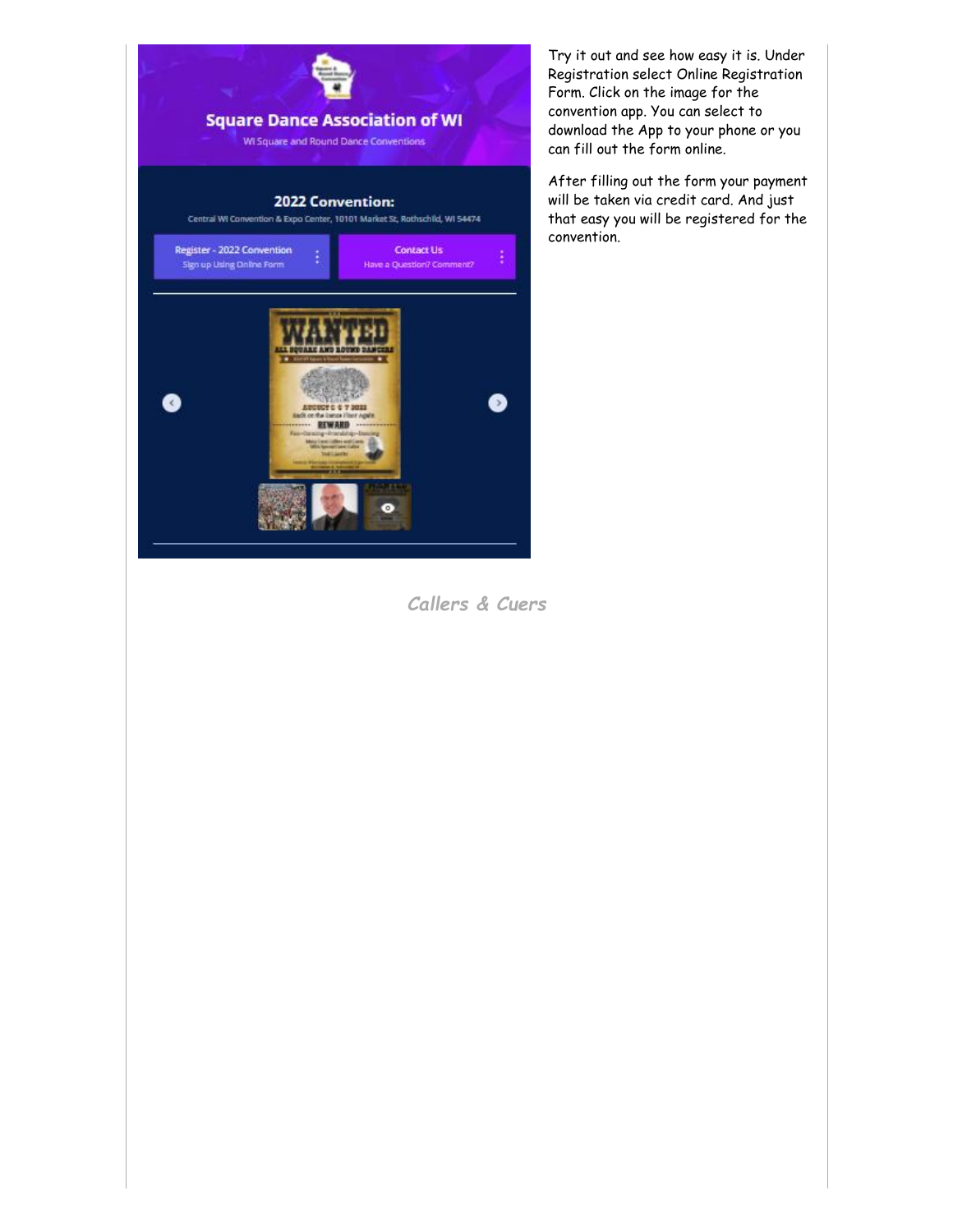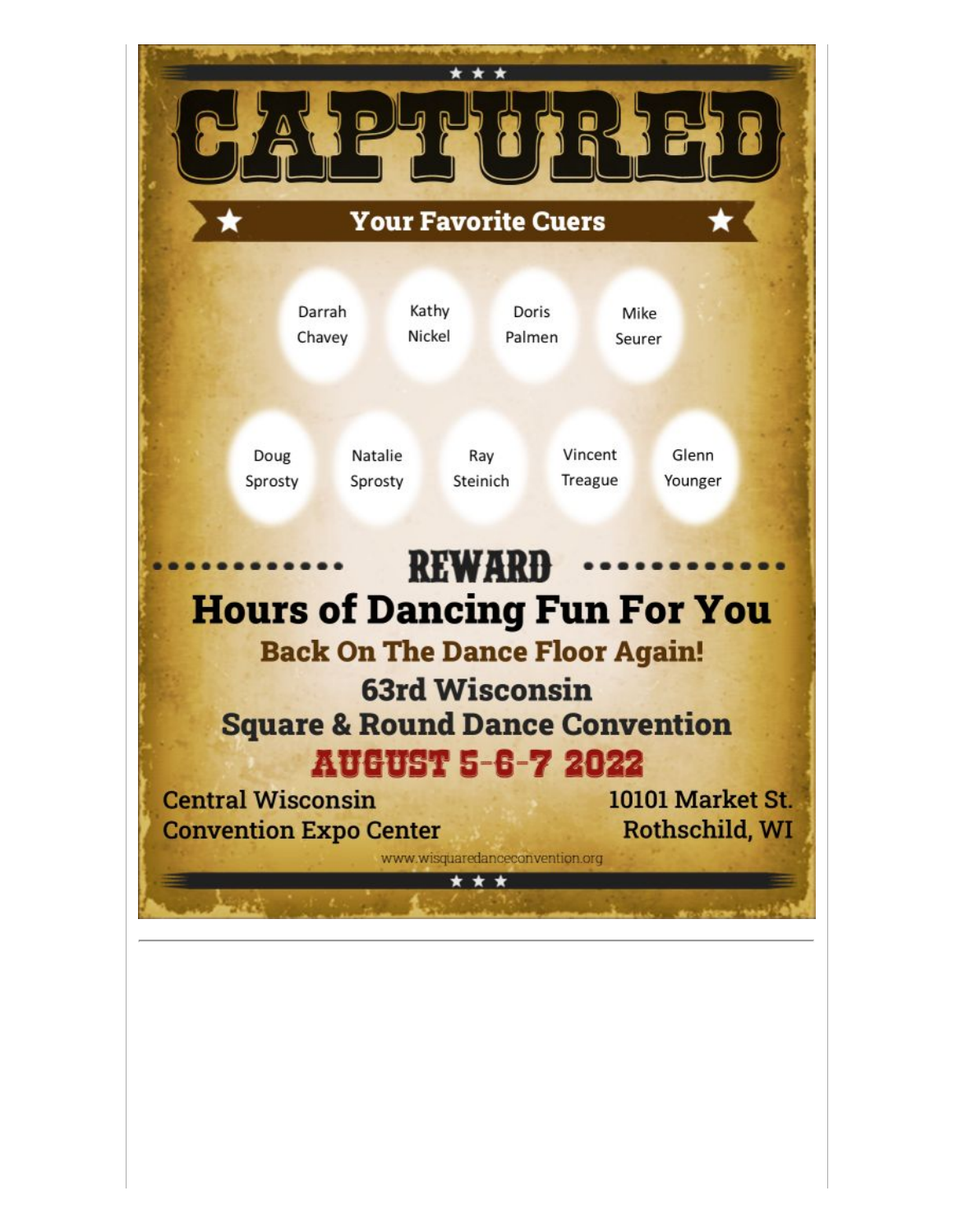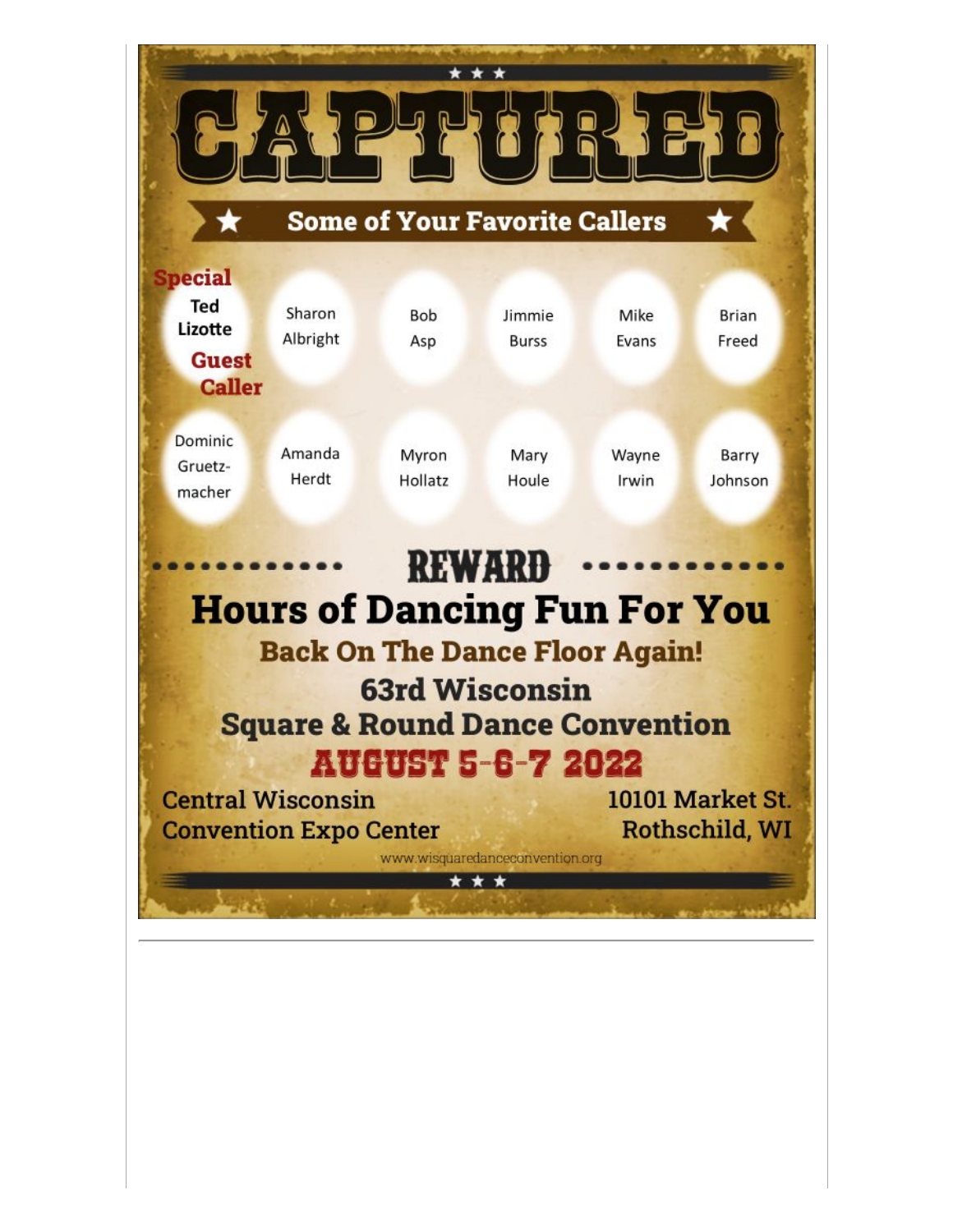

### **Fashion Show Rodeo Sat. Aug. 6th 1:00 pm**

Everyone is very excited about square dancing again and seeing their friends at the Wisconsin Square & Round Dance Convention. This year we are looking forward to being BACK ON THE DANCE FLOOR AGAIN! Going along with our Western Theme, this year's Fashion Show will be a Fashion Rodeo.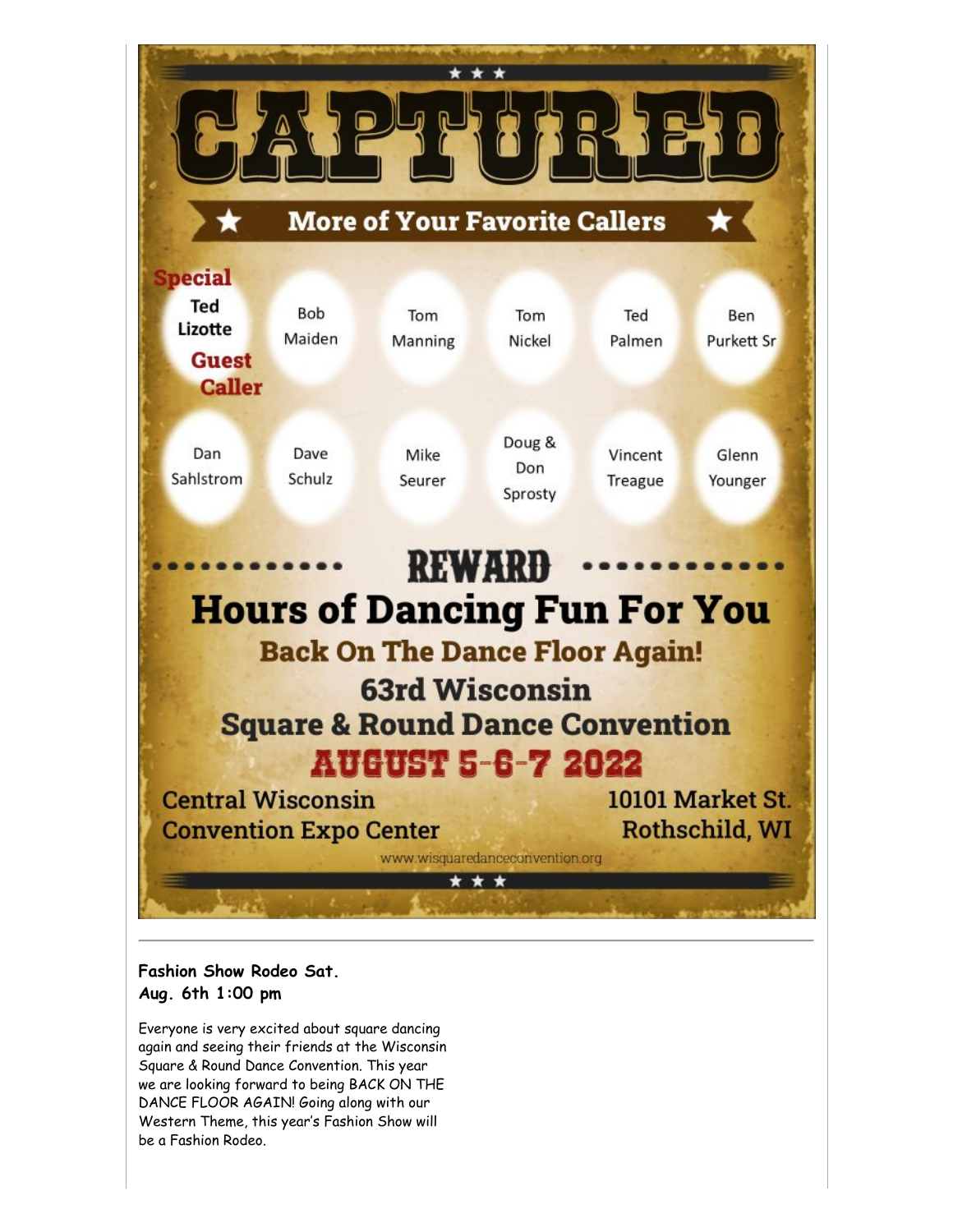We are looking for models to showcase their favorite fashions. Whatever you would like to model would be great – it does not have to be the Western style. Please contact Fashion Show Chairmen, Georgine Sumnicht, about being a model. Email me at georgine.sumnicht@gmail.com. Please let me know by May 1, 2022 if you are interested in participating.

Thank you Fashion show chairman Georgine Sumnicht



#### **Hotel Accomodations**

Room blocks are available until July 1, 2022. Be sure to reserve your room and get the group rate by mentioning you are with the Wisconsin Square & Round Dance Convention.

Two of the hotel options are the Holiday Inn, which is attached to the convention center, and the Stony Creek Hotel which is 1 block away.

Please note that the Stony Creek Hotel phone number listed on the registration form was incorrect. To call and make reservations, please use 715-355-6858. See the registration form for other hotels in the area.